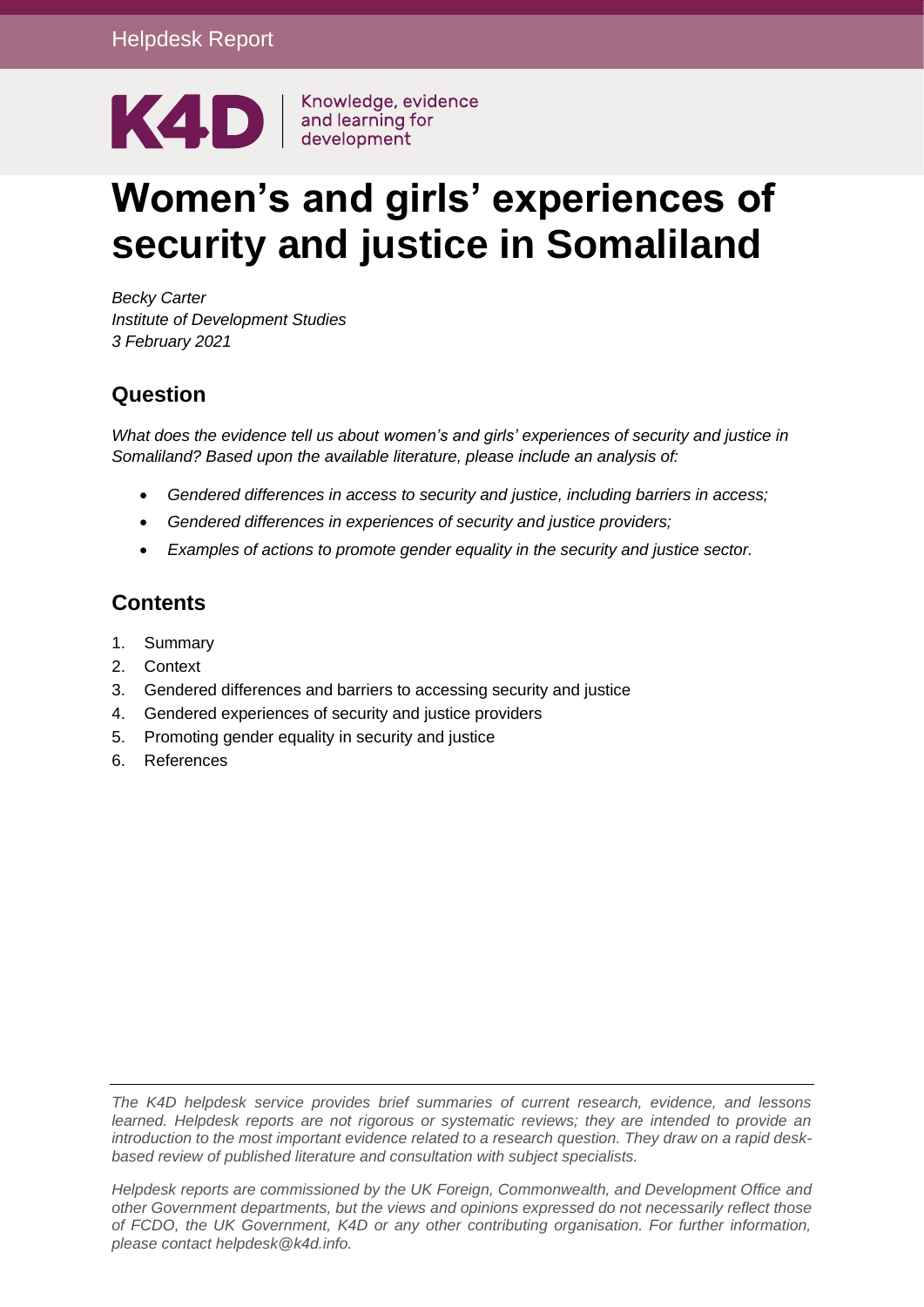# <span id="page-1-0"></span>**1. Summary**

In Somaliland women and girls experience poor security, with high rates of sexual and genderbased violence (SGBV), and significant barriers to gender equality in the pluralistic legal system. The predominant clan-based customary justice system, along with conservative social norms and religious beliefs, discriminates against women and girls, while weak formal state institutions are not able to deliver accessible and effective justice for vulnerable and marginalised groups. Social stigma silences SGBV survivors and their families, with many rape crimes resolved through customary compensation or marriage. National and international organisations have undertaken various activities to promote gender equality in security and justice, with support provided to formal and informal security and justice institutions and actors at national and local levels, as well as initiatives to empower women and girls.

This rapid review seeks to provide an overview of the publicly available literature from academic, donor and non-government organisation sources on women's and girls' experiences of statutory and customary security and justice in Somaliland. "Security and justice" covers a wide range of institutions and practices. There is limited robust statistical evidence on gendered experiences of security and justice in Somaliland, but the review found a number of qualitative analyses exploring the barriers to women's and girls' enjoyment of effective security and justice, with a focus on SGBV. Less research was found on gendered experiences of justice in other areas such as family, property and employment law. There also appears to be little in-depth gendered analysis of Somaliland's security forces, in particular on women's and girls' experiences with the armed forces. The review also found very little on the security and justice experiences of women and girls with disabilities.

The key findings of this rapid review are:

#### **Gendered differences and barriers**

- Security and justice in Somaliland are provided through **a combination of statutory, customary, and religious systems**, negotiated by state actors, clan elders and religious leaders. These systems influence each other and are not clearly distinct. In rural and remote areas in particular clan-based customary law is the primary source of security and justice.
- **Customary security and justice – underpinned by the traditional patriarchal clan system and influenced by Sharia (Islamic) law – discriminate against women and girls in various ways**: women have subordinate status and value while male powerholders can interpret the uncodified law and take advantage of the multiple providers and laws to reinforce traditional power imbalances; and inter-group conflict resolution is prioritised over individual rights and responsibility for crimes such as rape.
- **Weak and distrusted state security and justice institutions** impede women's and girls' access to security and justice, with reports of under-funding, corruption and limited capacity and accountability.
- A key threat to women's and girls' security and justice is the "**normalisation" of SGBV and widespread impunity for rape** (Jordan, 2017: 5; Horizon Institute, 2018: 2).
- **Fear of social stigma and further abuse** is a strong deterrent stopping SGBV survivors seeking justice.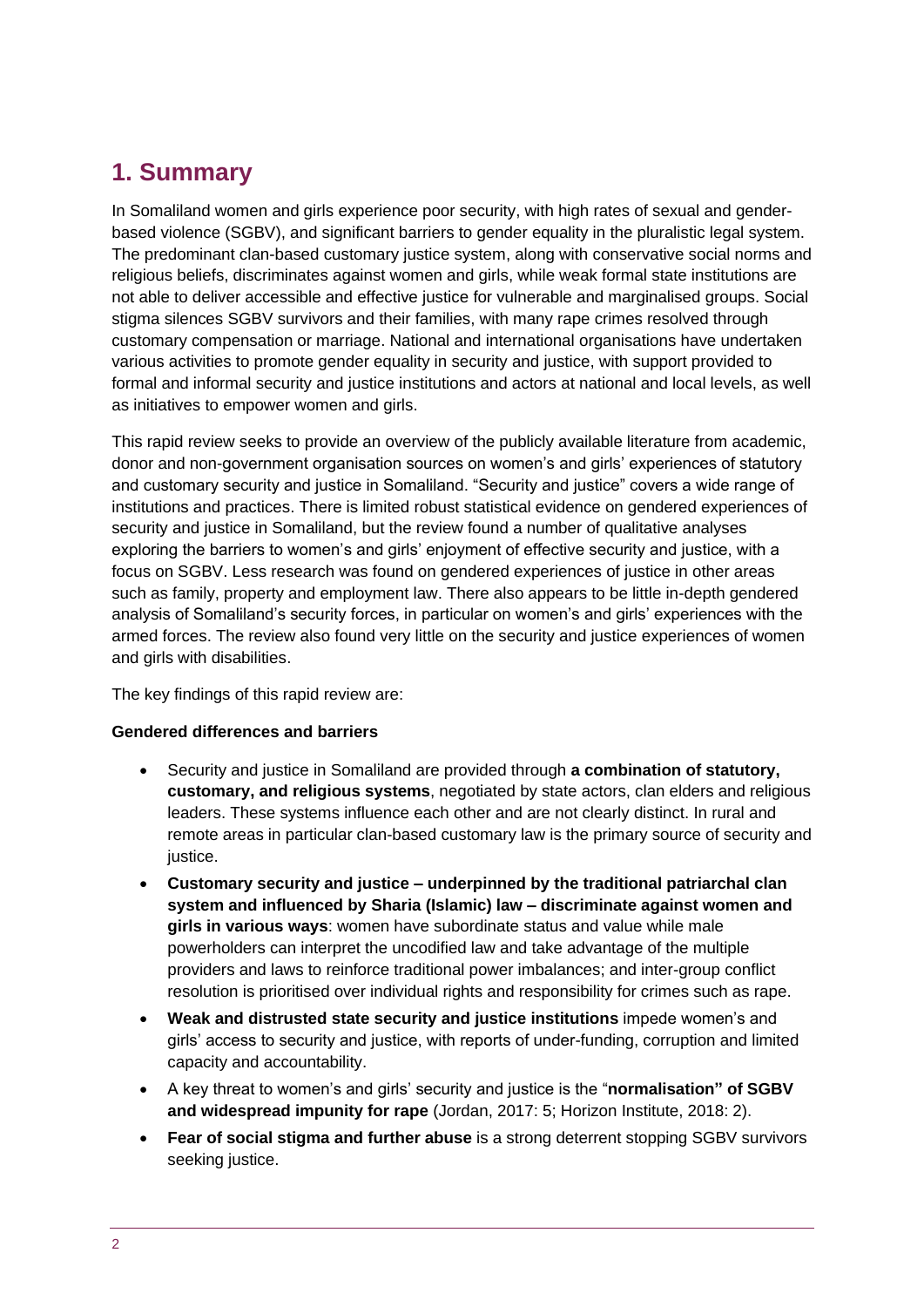- With women largely excluded from security and justice decision-making within formal and customary institutions, **women's voice and perspective has traditionally not been valued in areas of security and justice** crucial to women and girls.
- Some women and girls are more vulnerable to SGB *and* discrimination within formal and informal justice systems, including "**[internally displaced persons] and refugees, young women and adolescents, minority groups, people with disabilities**" (Jordan, 2017: 4).

#### **Experiences of security and justice providers**

- Many SGBV cases are resolved through **customary law** which is "**often harmful to victims**" (Jordan, 2017: 38), with perpetrators typically paying fines or marrying the woman/girl.
- **Some SGBV survivors are supported to seek criminal prosecution** by their families, local civil society organisations and at times also by clan elders.
- **Weak formal institutions often lead to the SGBV victim and her family opting out of the formal criminal justice process**, due to lack of a victim-centred approach, insufficient victim support services, and a low capacity of police to gather sufficient evidence to prosecute and convict, among other factors.
- There have been also **barriers to gender equality in justice over child maintenance, inheritance, divorce, and marriage**, with men using customary law to "circumvent" women's rights (Bendaña & Chopra; 2013: 57, 58).

#### **Activities promoting gender equality in security and justice**

- **A number of activities are supported by national and international actors to promote gender equality in security and justice in Somaliland**, including support to legal reform; capacity-building to formal security and justice institutions and actors; improving community access through paralegals, mobile clinics, legal aid; women's advocacy and awareness-raising groups and networks; SGBV prevention and response services; and working with local traditional authorities.
- Key challenges include: the **lack of rigorous data** to be able to judge with confidence the overall impact of these activities (UNDP Independent Evaluation Office, 2020: 45); the potential of interventions promoting gender equality and enhanced participation to **cause violent backlash or consolidate existing hierarchies** (Harper, 2019: 3).
- Key priorities include **reaching the most marginalised**, especially outside urban areas; **improving the quality** of security and justice services (such as from a human rights perspective); and **linking "with non-state actors** who are the main providers of safety, security and justice" (UNSOM et al., 2019: 8-9).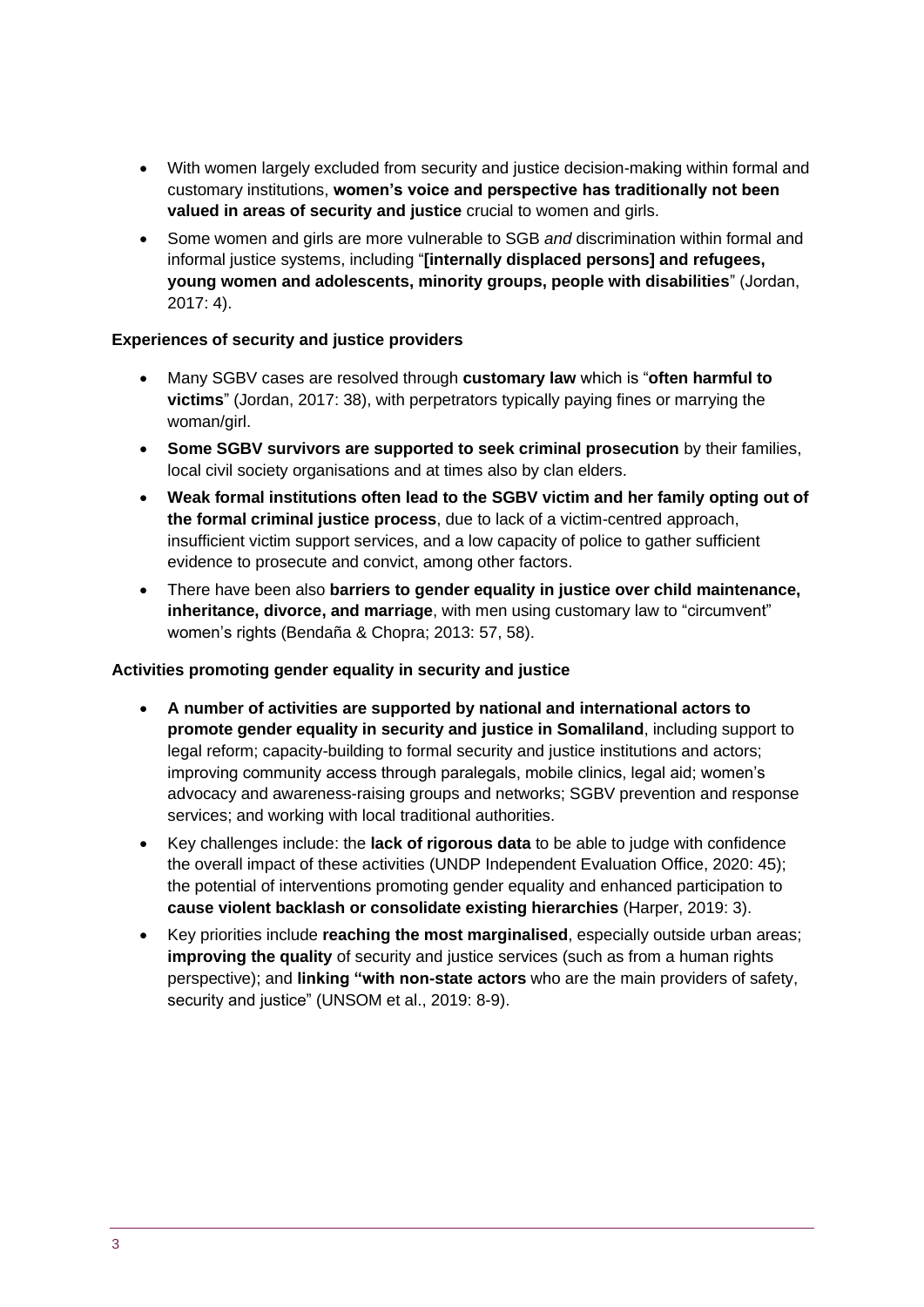# <span id="page-3-0"></span>**2. Context**

Somaliland's security and justice is underpinned by: (Horizon Institute, 2018: 6; Richards, 2020: 1072; Abdi Omer & Jibril, 2017: 3; Glawion, 2020: 26)

- 1) **a complex blend of the formal state security and justice system** (with codified secular laws implemented by state actors, such as the police and judiciary, among others);
- 2) **unwritten customary law (***Xeer***) and traditional intra- and inter-clan conflict resolution institutions** and processes implemented by elders;
- 3) **Islamic Sharia law** led by religious leaders.

These three parts do not form independent or clearly differentiated systems; in practice the relationship between them is one of ongoing negotiation (Bendaña & Chopra, 2013: 53; Richards, 2020: 1072).

In practice, the **clan-based customary system tends to be "the primary source of justice and security for local people**" (Moe & Simojoki, 2013: 397). UNSOM et al. (2019: 6) estimated "nearly 8 in 10 citizens still experience justice in the traditional customary courts" with Sharia courts "often favoured for business cases". Following on from traditional leaders' central role in the 1991 "reconciliation and political reconstruction processes"**, male clan elders are perceived as the "fundamental custodians … of peace and stability, retributional justice, safety and security**" (Moe & Simojoki, 2013: 397; Bendaña & Chopra, 2013: 51). In particular customary law is predominant in rural and remote areas where formal state services are weak or absent (Richards, 2020: 1072; Horizon, 2018: 1; Glawion, 2020).

## <span id="page-3-1"></span>**3. Gendered differences and barriers to accessing security and justice**

#### **Patriarchal clan system and discriminatory social norms**

Customary law is **upheld by the patriarchal clan system and informed by traditional gender norms which discriminate against women and girls**, acting as barriers to their enjoyment of security and justice in a number of ways (Walls et al., 2017):

- Women and girls are treated in customary law "according to their subordinate social status as wives, mothers, sisters, or other relationships towards her male relatives" (Bendaña & Chopra, 2013: 58; Walls et al., 2017: 59)
- Women are considered to be worth half the value of men under customary law, making "transgressions against women's rights … less of a concern than those carried out against men" (SIHA Network, 2018: 30).
- Customary law prioritises inter-group conflict resolution through collective responsibility and compensation (Moe & Simojoki, 2013: 398; Bendaña & Chopra, 2013: 52, 56). This "removes any individual criminal responsibility for crimes, such as rape and sexual assault" (Jordan, 2017: 37).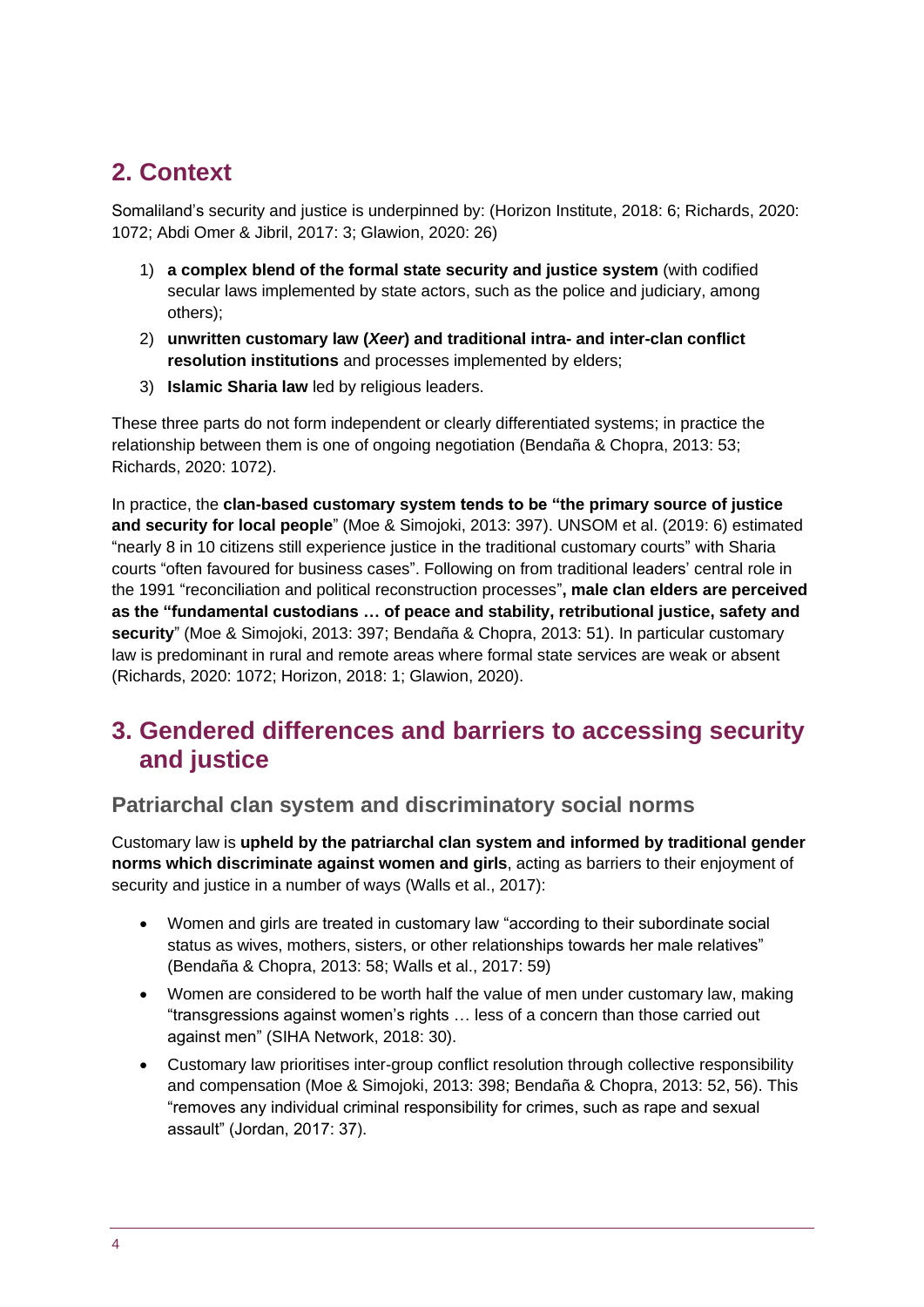- Customary law is "uncodified and subject to interpretation"; male leaders hold the power to negotiate and modify customary agreements (Walls et al., 2017: 73).
- Customary actors can use the "competition, negative co-optation or confusion" between the different providers and laws with Somaliland's pluralistic system to "reinforce and reward" traditional power balances: clans will pressure judges and the police, while in turn judges and the police "will reflect and respond to various clan interests" (Moe & Simojoki, 2013: 397; Bendaña & Chopra, 2013: 49; see also Harper, 2019: 29).

Families and community leaders play a key part in deciding what form of justice women and girls will use, according to qualitative research by Jordan (2017: 38). "Familiar and culturally relevant" customary law is attractive to communities and families for a variety of reasons, which can block women and girls from accessing state justice services (Jordan, 2017: 38):

- Customary law is perceived to be quicker, less expensive, and geographically accessible (in comparison to remote state services), while compensation is considered a "positive way to settle conflict" between groups and minimise retaliation (Jordan, 2017: 37-38).
- Some families navigating between supporting the victim's rights, and her and the family's wellbeing and reputation – can pressure victims to use customary law, to ensure confidentiality; reduce the victim's (and the family's) shame; and receive the compensation payment (which goes to the male members of the family), particularly attractive to poorer households (Byrskog et al., 2018: 43; Jordan, 2017: 38; Horizon Institute, 2018: 18).
- Elders also have a financial incentive for victims to use customary justice, as they receive a portion of the compensation paid by the perpetrator's family to the victim's family (Horizon Institute, 2018: 13).

#### **Sharia law**

Article 5.2 of the Constitution requires that "the laws of the nation shall be grounded on and shall not be contrary to Islamic Al-Sharia" (Horizon Institute, 2018: 7). However, in practice Sharia law takes precedence only "if the presiding judge in a case has expertise in Sharia law" (Horizon Institute, 2018: 7). Jordan (2017: 41) found that "Sharia often is only applied to **family concerns, such as marriage, divorce, or inheritance**". Horizon Institute (2018: 7) found that **Sharia law influences customary law** "by dictating the type and amount of compensation in customary agreements or imposing marriage as a resolution to rape" (Horizon Institute, 2018: 7).

Moe and Simojoki (2013: 413) found that "**Principles of Sharia are generally more advantageous than Xeer for women in terms of family rights**, including especially women's rights to inheritance". NAGAAD (2019: 29) also found that "While Sharia law grants women rights to inheritance and ownership, Xeer has been known to deny women their share of inheritance in both land and livelihood assets in order to protect the property of the family". In addition, "In Sharia law a son inherits twice that of a daughter, a brother twice that of a sister, and the husband twice that of his wife" (NAGAAD, 2019: 28). Moreover, some Sharia requirements can constrain women's and girls' access to justice (such as requiring four male witnesses to a rape) (Bendaña & Chopra, 2013: 49).

While Sharia can be beneficial to women/girls in some respects, in others it is detrimental; furthermore, interpretation of Sharia law by fundamentalists tends to strongly disadvantage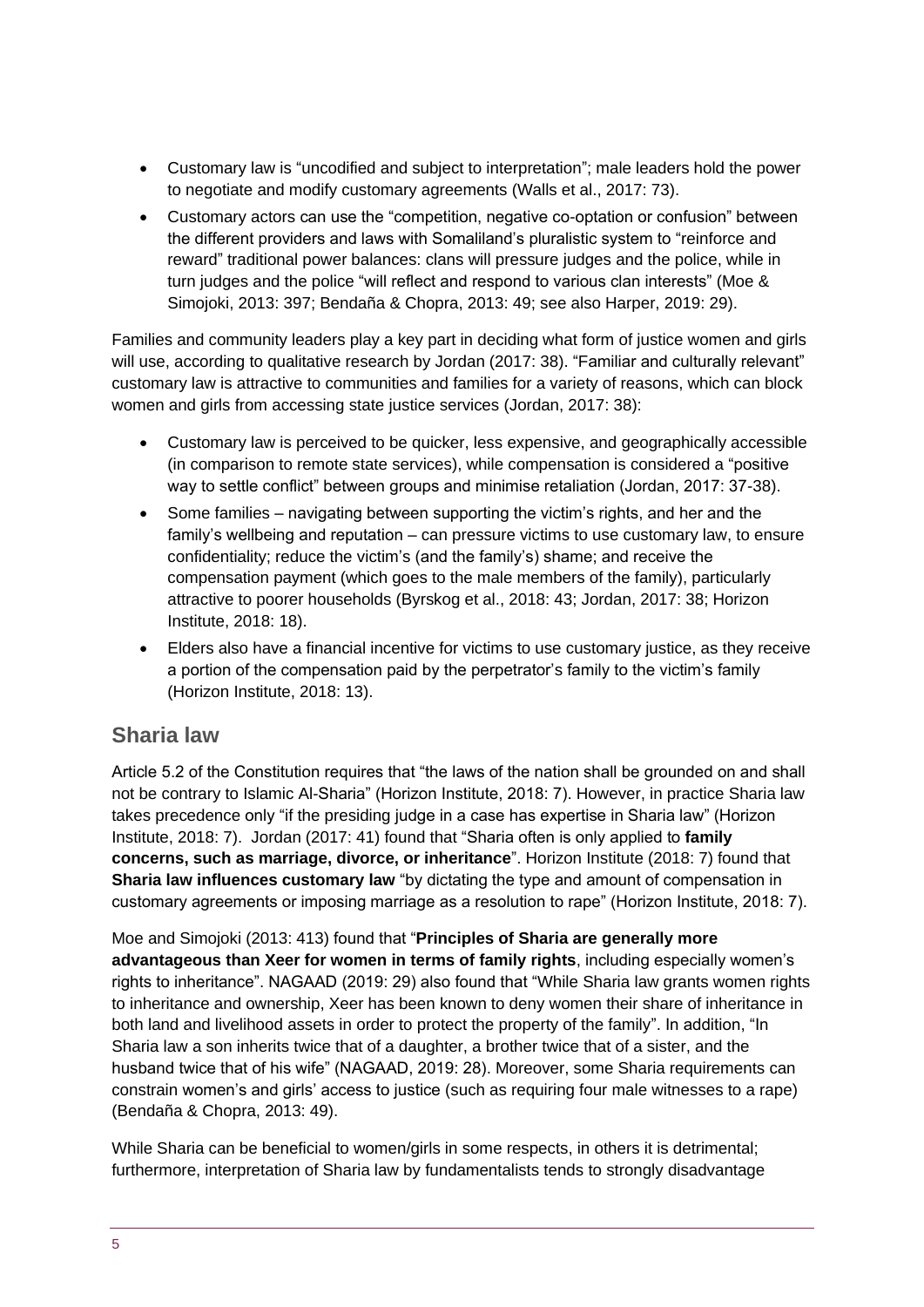women and girls (SIHA Network, 2018; Jordan, 2018: 41). Studies have highlighted that Somaliland has **become more conservative** due in part to the increasing influence of Wahhabist Islam, with concerns on the impact on women's rights, including their enjoyment of security and justice (Walls et al., 2017: 55, SIHA Network, 2020: 16; SIHA Network, 2018).

#### **Weak state institutions**

**Formal state security and justice institutions are weak**, following years of civil war and underfunding (UNSOM et al., 2019: 7). These limitations block access to security and justice for women and girls.

**Police accountability is limited**, and "reports of systemic abuse of power by police officers and a culture of impunity have caused a breakdown of trust between the police and the community" in Somaliland (United Nations (UN), 2020: 12; see also Saferworld & Somaliland Non-State Actors Forum (SONAF), 2018: 10). The police are "chronically under-resourced" with a "colonially inherited military ethos", with little attention paid to people's rights and "building partnerships with communities to combat crime" (UNSOM et al., 2019: 7). A 2015 report by the SIHA Network found that only 10 per cent of the police force were women, with the police's "low capacity and lack of training in regard to sexual violence" leading to a "fear of stigma and maltreatment by the police" (SIHA Network, 2015: 50).

Looking at **justice institutions**, there are functional courts but few trained judges, limited legal documentation, and dated, inaccessible statutory law written in English, Italian or Arabic (U.S. Department of State, 2019: 8; Bendaña & Chopra, 2013: 49; Saferworld & SONAF, 2018: 7). There are widespread allegations of corruption, with a perception that the formal system tends to be slow and expensive, and "neither fair nor effective in enforcing judgements and sentencing" (Horizon Institute, 2018: 16, 17; Jordan, 2017: 5; Ahmed, 2017: 80).

Meanwhile the 2020 Freedom of the World report by Freedom House reported **conditions in prisons are "harsh and overcrowded"**, while "two Canadian women, held in Somaliland prisons for more than three months for consuming alcohol, described horrific conditions of physical and mental abuse"<sup>1</sup> .

#### **Normalisation of SGBV, and social stigma**

A key threat to women's and girls' security is the prevalence SGBV in Somaliland, which commonly includes intimate partner violence; rape; sexual assault; female genital mutilation/cutting (FGM/C); child and forced marriage; trafficking for forced labour and/or sexual exploitation; as well as denial of resources and general discrimination (Jordan, 2017: 4; Harper, 2019: 29; UNDP et al., 2018: 19). Research has found **"a normalisation" of – and a widespread impunity for – SGBV** within Somaliland society, with "high rates of blame toward the victim" (Jordan, 2017: 4; Horizon Institute, 2018: 2). Certain forms of SGBV (such as marital rape, child marriage and FGM/C) "are often not viewed as violence but as sanctioned cultural norms" (Jordan, 2017: 21; Harper, 2019: 29).

<sup>1</sup> <https://freedomhouse.org/country/somaliland/freedom-world/2020> [Accessed 31 January 2021]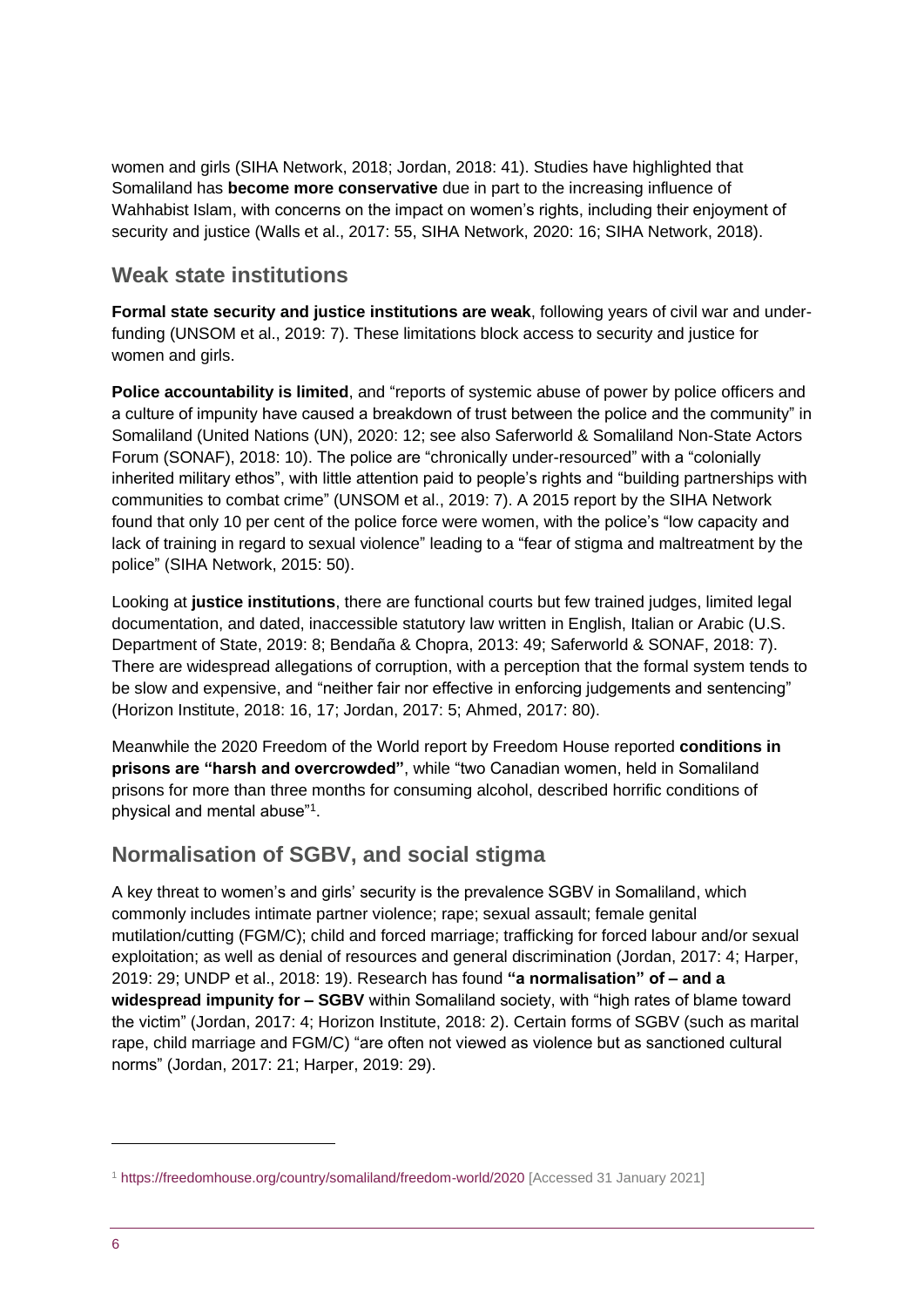SGBV survivors face **social stigma and fear further abuse, deterring them from seeking justice** for these kinds of crimes (UN, 2019: 6; Horizon Institute, 2018: 1). Research among women from diverse backgrounds in urban settings reported a common perception that being raped "would result in an immense level of stigmatization for the survivor" and shame for her family (Byrskog et al., 2018: 41). Consequences for the survivor encompass physical and psychological damage, and can lead to suicide and migration (Byrskog et al., 2018: 41). Women and girls who have been raped may be put off using the formal justice system where they will be questioned by the police and during criminal prosecution; during customary proceedings, elders do not question victims (Horizon Institute, 2018: 18).

#### **Limited women's participation in security and justice decisionmaking**

With women largely excluded from security and justice decision-making within formal and customary institutions, **women's voice and perspective has traditionally not been valued in areas of security and justice** crucial to women and girls, and where a gender-sensitive approach is critical, such as SGBV (Walls et al., 2017: 37; Horizon Institute, 2016: 10; Fanning, 2018: 12).

There have been **attempts to strengthen the diversity of the judiciary** and there are now female prosecutors, district attorney generals, lawyers, and court registrars (Horizon Institute, 2016: 2). From only one female lawyer in Somaliland in 2000, in 2018 almost half of all national prosecutors were women (Saferworld & SONAF, 2018: 7). However, in 2016 there were **no women judges** (Horizon Institute, 2016: 2). According to Horizon Institute's research (2016: 2-3) this is due to Somaliland's traditional patriarchal society and conservative interpretations of Sharia. However, their research also found attitudinal change, with some members of the public and those working within the justice sector – including the Chief Justice – supportive of women judges (Horizon Institute, 2016: 4).

Women **participate in customary security and peacebuilding institutions, but these tend to be supportive rather than decision-making roles**. For example, women are involved in neighbourhood committees and security surveillance, and they also influence peacebuilding and conflict management by acting as intermediaries between their husband's clan and their birth clan; encouraging leaders to reach agreements; and helping with the logistics of peace negotiations (Abdi Omer & Jibril, 2017: 9; Moe & Simojoki, 2013: 406-407)

#### **Vulnerable groups**

Some women and girls in Somaliland are more marginalised within society than others. They are more vulnerable to gender-based violence, and then they are more likely to experience discrimination when they seek justice. Vulnerable groups include "**[internally displaced persons] and refugees, young women and adolescents, minority groups, people with disabilities, and women with spouses who demonstrate gender inequitable attitudes**" (Jordan, 2017: 4).

**Women and girls who are from minority clans, internally displaced and/or working in the urban informal sector** are at increased risk of threats such as exploitative and dangerous labour conditions, and SGBV, alongside a lack of protection from the police (SIHA Network, 2018: 28). Research has found that they are discriminated against in both formal and customary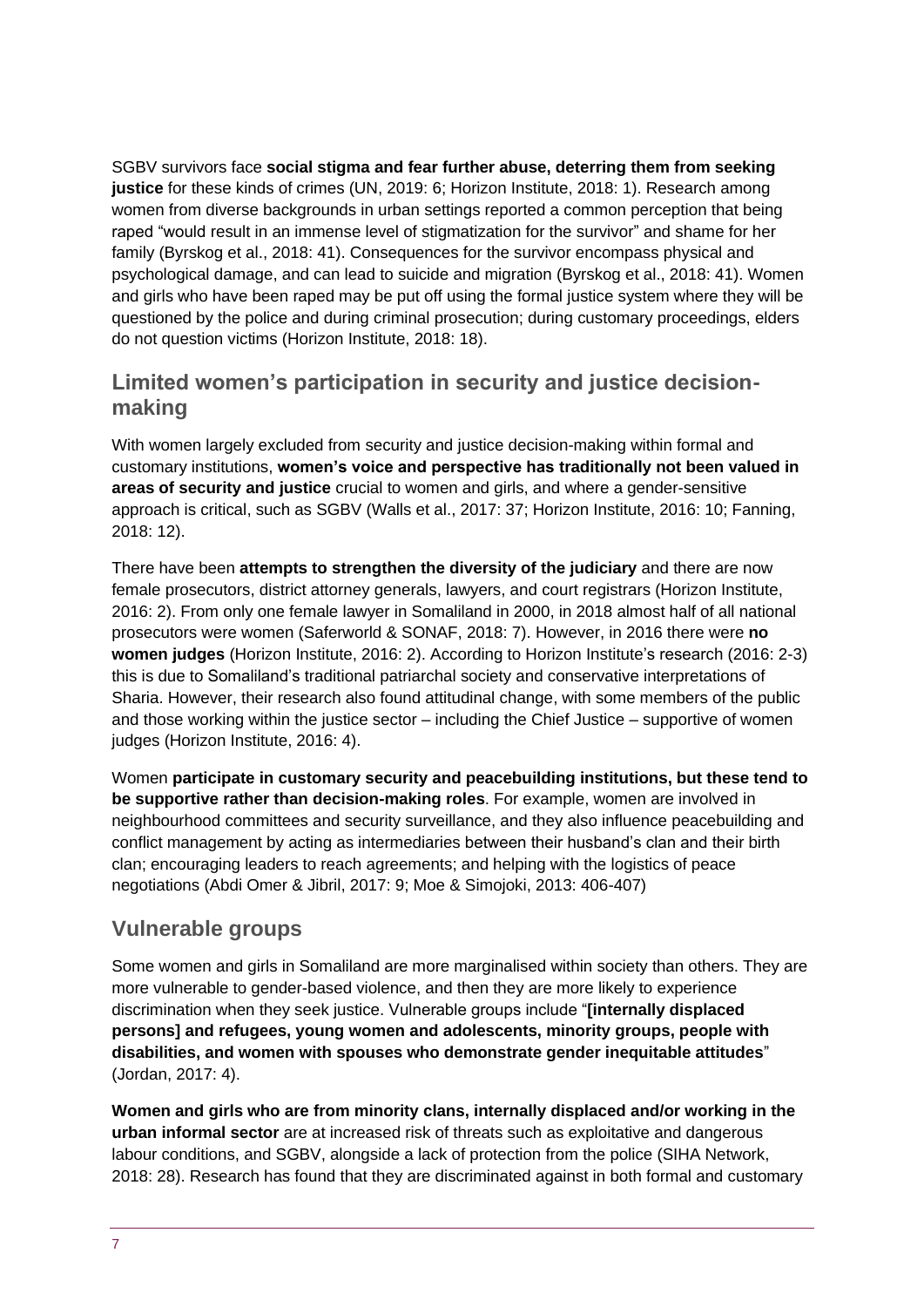justice systems (Legal Action Worldwide (LAW), 2015: 6; Moe & Simojoki, 2013: 403; Rayale et al., 2015: 21).

Access to justice for women and girls is improving in urban areas but **rural areas lag behind** (Saferworld & SONAF, 2018: 7; Byrskog et al., 2018: 41). Women from rural areas are less likely to be aware of their rights or know about the formal justice system; live further away from the nearest police station or district court and lack the time and/or money to travel to them; and are more likely to rely on and trust traditional authorities over the police and state courts (Abdi Omer & Jibril, 2017: 18; Horizon Institute, 2018: 4;). Mobile courts that travel to each region and district have expanded access to justice, although their reliance on external donor support undermines their sustainability (Saferworld & SONAF, 2018: 7; Bendaña & Chopra, 2013: 46).

The reduced social status and isolation of **women and girls with disabilities** leave them vulnerable to sexual abuse; often their families may not believe their accounts of abuse and/or not be willing to seek justice for them because of the association of people with disabilities with mental instability (SIHA Network, 2015: 36). For the same reason police and judicial authorities may also be less willing to investigate such cases (SIHA Network, 2015: 36).

While noting that incidents of violence occur across women's lifespan in Somaliland (Jordan, 2017: 20), **girls are vulnerable to violence, abuse and lack of voice** within Somaliland's patriarchal and hierarchal society. Over 48 per cent of Somaliland's population is under the age of 15 (Central Statistics Department, Ministry of Planning & National Development, Somaliland Government, 2020: xxvi). Horizon (2020a: 8; 2020b: 8) found that, despite being against the law, a small number of girls 14 years or younger are being charged with crimes, while a small number of 15- to 17-year-olds are being imprisoned in police stations and prisons before a judge finds them guilty or not guilty.

# <span id="page-7-0"></span>**4. Gendered experiences of security and justice providers**

#### **Sexual and gender-based violence (SGBV)**

Women and girls in Somaliland face **high levels of SGBV** (Home Office, 2018: 6), with **the police failing to protect women and girls** (Oxfam, 2019: 1). Accurate statistics are lacking, and various forms of SGBV are considered taboo subjects<sup>2</sup>. Research has found reports of rape in both urban and rural areas, with a particular risk within settlements of immigrants, returned refugees and displaced rural populations (U.S Department of State, 2019: 31; Fanning, 2018: 9; Rayale et al., 2015: 14). There was a perception in the previous decade that the incidence of

<sup>2</sup> Notwithstanding the Somaliland 2020 Health and Demographic Survey (SLHDS) found that: (Central Statistics Department, Ministry of Planning and National Development, Somaliland Government, 2020)

<sup>•</sup> "Twelve percent of women aged 15-49 had encountered physical violence since the age of 12", with older women "more likely to experience physical abuse, with one in every four women (25 percent) aged 40 years and above experiencing violence since the age of 12". (p. xxviii)

<sup>•</sup> FGM/C is high at 98 percent among women aged 15-49. (p. 200)

<sup>•</sup> "66 percent of women believe that husbands commit the most violent acts against women in the community" (p. xxviii) while "30 percent of ever-married women had ever sustained any kind of injury as a result of spousal violence". (p. 221)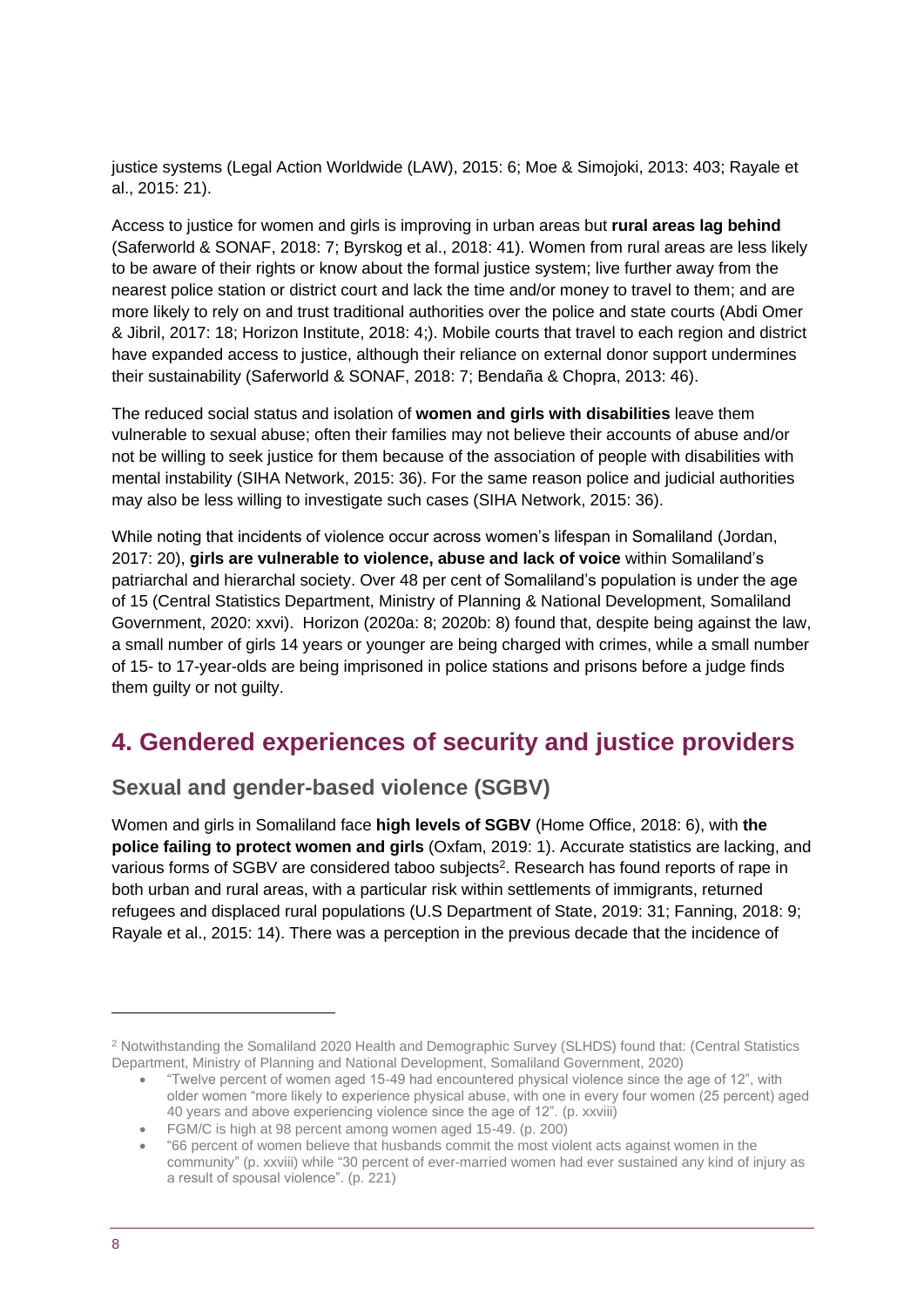rape – and in particular gang rape – was increasing, although there are not reliable statistics to confirm this (Horizon, 2018: 9; Jordan, 2017: 5, 25).

Many SGBV victims choose not to seek justice; the previous section summarised common barriers for women and girls. When an SGBV victim does seek justice, most cases are resolved through **customary law**. Research concludes that this clan-based justice is "**often harmful to victims" of SGBV** (Jordan, 2017: 38; Walls et al., 2017: 9). Under customary law SGBV perpetrators typically pay small fines in compensation or marry the victim (Home Office, 2018: 6; Oxfam, 2019: 1). Marriage "could cause long-term emotional trauma, especially in cases of marriage between victim and perpetrator" while the "lack of personal responsibility and punishment to act as a deterrent" can create "a climate of impunity" for SGBV (Jordan, 2017: 38). In particular SIHA Network (2015: 50) found a lack of accountability for multiple-perpetrator rape (under customary and statutory systems).

**Some rape cases – albeit at low levels – enter the formal justice system**, with some SGBV survivors supported to do so by their families, local civil society organisations (providing psychosocial counselling and legal aid) and at times also by clan elders (Jordan, 2017: 38, 41). The Office of the Attorney General reported that, of the 3,517 cases in 2017, 166 were rape cases, while Horizon Institute's research found that, of the 6,736 criminal cases in 2016, only 239 were for rape (Horizon Institute, 2018: 9). The process involves: reporting initial case to police or medical services; a medical check-up within 72 hours, primarily by Baahi Koob<sup>3</sup>; a police investigation at Baahi Koob or women and children's desks with a follow up by the Criminal Investigations Department (CID); report sent to the Attorney General for a decision to pursue prosecution if enough evidence exists; case will be prosecuted at the regional courts; with permitted sentencing of 5-15 years for rape, 1-5 years for sexual assault (Jordan, 2017: 41).

**Weak formal institutions limit women's and girls' enjoyment of effective justice for SGBV, and often lead to the victim and her family opting out of the formal criminal justice process.** Limitations include: (Horizon Institute, 2018: 1-4, 19, 38)

- Low capacity (lack of training and resources) of the police and CID to gather sufficient evidence to prosecute and convict (see also Moe & Simojoki, 2013: 403).
- Poor quality of forensic medical examinations and evidence collection, as most of the country does not have adequate medical facilities.
- A lack of a victim-centred approach: often investigators, medical professionals, prosecutors, and judges treat the victim "as if she is in the wrong" (Horizon Institute, 2018: 1); and insufficient victim support services.
- A lack of guidelines in how to manage rape cases, and inconsistency in implementation: for example, "there is no institution-wide policy on how a presiding judge should manage court proceedings and victim questioning in rape cases" (Horizon Institute, 2018: 28).
- With sufficient evidence, a convicted rapist can be sentenced to five to 15 years imprisonment, but this depends on the judge; convicted rapists often receive lenient sentences or can be released from prison early. (Also see Jordan, 2017: 41.)

<sup>3</sup> Jordan (2017: 36) reported: Baahi Koob is Somaliland's first one-stop sexual assault referral centre providing medical, legal and psycho-social support to survivors. It was established in 2008, with centres in Hargeisa, Burao, and Boroma; rural communities do not have the same access to these services (Jordan, 2017: 36).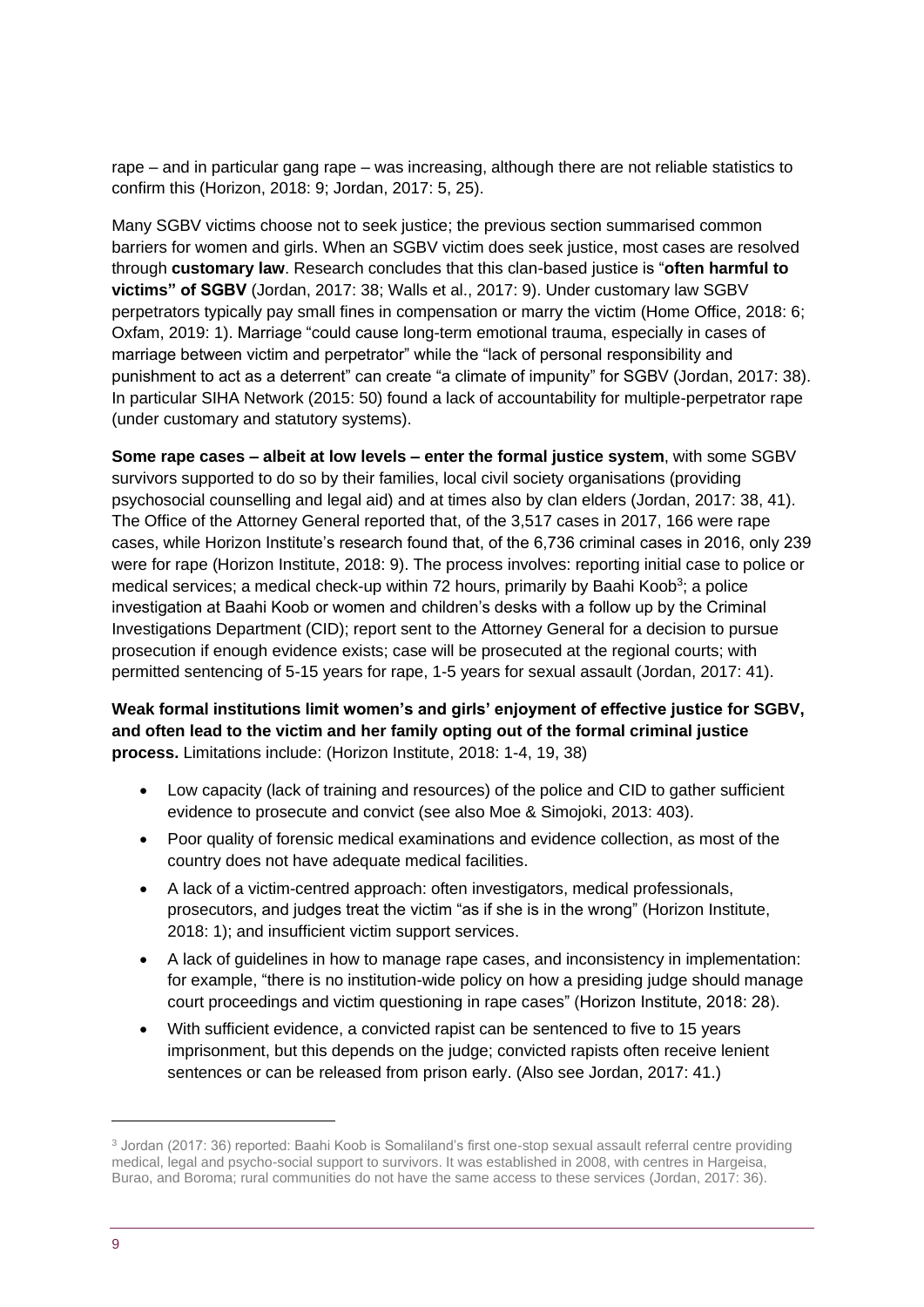• A requirement to pay bribes, which are unaffordable for poor families, in particular to the inadequately paid police.

Civil society organisations have campaigned for a Sexual Offences Bill to provide "a clearer definition on gender-based crimes, stronger punishments, and in general, a more comprehensive legislative framework on GBV" (Jordan, 2017: 14). However, the draft Sexual Offences Bill met with weak support in parliament (Jordan, 2017: 14). In August 2020 the lower house approved the new "Rape, Fornication and Other Related Offences Bill" and at start of 2021 this was pending upper house review (Human Rights Watch, 2021: 598). There is concern among international and local human rights organisations that this will be a step backwards for women's and girl's access to justice for SGBV, as it allows, among other issues, for child and forced marriage and excludes the possibility of rape within marriage (Human Rights Watch, 2021: 598; SIHA Network, 2020).

#### **Family law and land ownership**

There are "**significant barriers" to gender equality in family law – covering issues of child maintenance, inheritance, divorce, and marriage – and land law in Somaliland** (Bendaña & Chopra; 2013: 57; LAW, 2015; NAGAAD, 2019). This threatens women's (and their dependents') well-being after divorce or if their husband leaves or dies (Bendaña & Chopra, 2013: 57). While the Constitution and Sharia law recognise women's rights to inheritance and ownership, customary law does not, and "has been known to deny women their share of inheritance in both land and livelihood assets in order to protect the property of the family" (NAGAAD, 2019: 30). Moreover, many women find it hard "to contest unfair justice processes" as they "lack solid knowledge in Islamic Law", while men with better access to resources and capacity to choose the justice institution or official, "will appeal to Xeer norms in order to circumvent women's inheritance rights or family rights" (Bendaña & Chopra, 2013: 58).

Some local norms and practices under customary law **violate women's and girls' human rights**: for example, "widows may be forced to marry a relative of the deceased husband; sisters of a deceased wife may be passed for marriage to the widower; and girls may be given into an aggrieved clan as part of a conflict resolution agreement" (Bendaña & Chopra, 2013: 54).

However, LAW (2015: 21) highlighted that some elders "**had made decisions in land cases to protect and promote the rights of women** and were interested in developing their own capacity to ensure the rights of women were recognized and upheld".

# <span id="page-9-0"></span>**5. Promoting gender equality in security and justice**

This review found a number of activities undertaken in recent years to promote gender equality in security and justice in Somaliland. Not intended to be a comprehensive mapping, this rapid review provides only an illustrative selection of relevant activities.

• **Formal legal reform to curtail customary law for SGBV cases has had "limited impact" on practice** (Horizon Institute, 2018: 2). The 2014 "Directive of the Attorney General Against Withdrawal of Rape Cases from the Courts" is seen as an important first step which "has enabled some prosecutors and judges in major urban towns to reject customary agreements" (Horizon Institute, 2018: 2). There is anecdotal evidence of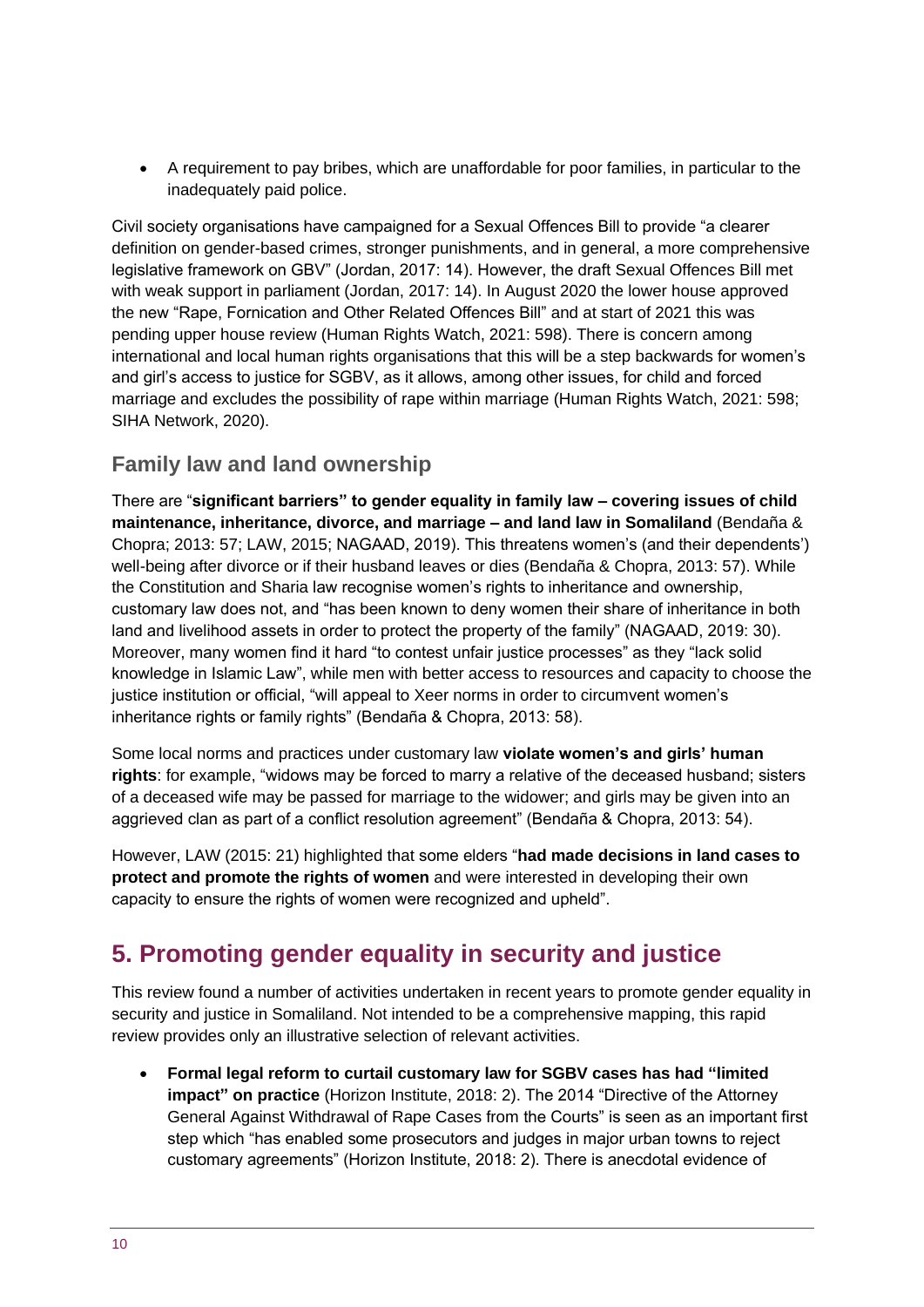change in Hargeisa and some recent positive experiences (Horizon Institute, 2018: 2, 46- 48). However, "rape cases continue to be resolved through customary law" (Horizon Institute, 2018: 2).

- **Supporting formal institutions:** reforms to the Office of the Attorney General have included: strengthening SGBV prosecutions by assigning specialised prosecutors, and a dedicated department for monitoring the detention of juveniles in Somaliland courts and the administration of SGBV cases, among other responsibilities (Ahmed, no date: 16).
- **Supporting lawyers and legal aid:** Long-term support from international donors through the UN Joint Rule of Law Programme for Somaliland (including to legal aid providers, the University of Hargeisa law school, and the SGBV victim support centre at Hargeisa hospital) has improved access to justice for vulnerable groups (UNDP Independent Evaluation Office, 2020: 44). Other key activities have included the establishment of the Somaliland Women Lawyers Association in 2008 which aims to improve and strengthen the accessibility of justice for women<sup>4</sup>, and the Legal Clinic, University of Hargeisa<sup>5</sup> which provides free pro-poor legal services for vulnerable groups.
- **Supporting law enforcement capacity:** the local civil society network NAGAAD**<sup>6</sup>** undertakes various activities to improve access to security and justice, including providing capacity building to law enforcement officers (in particular to policewomen), and bridging the gap between justice and law enforcement institutions (Ali & Noel, 2020: 43). International donors have provided support to Somaliland's police force: in 2012 UNDP supported the recruitment and training of 150 new female police officers, and established model police stations with focus on providing specialist support for women's security concerns (UNDP, 2013: 1, 2). The current UN Joint Rule of Law Programme for Somaliland 2020-2021 is supporting closer working between traditional justice and policing services, with a specific focus on expanding access for "difficult-to-reach" rural areas and vulnerable and disadvantaged groups, including women<sup>7</sup> (UNSOM et al., 2019). A 2020 press article publicised UN training to new judges of the Armed Forces Courts (AFC) including on a gender-sensitive approach to case decision-making<sup>8</sup> (see also UNSOM et al., 2019: 16).
- **Supporting local traditional authorities to improve access to justice:** From 2003 to 2011 the Danish Refugee Council worked with a group of local traditional authorities in Somaliland to enhance local peace and access to justice. The first phase (2003-2010) showed that supporting revisions of customary law through Elders' Declarations was not enough to change societal practices and did not result in enhanced security and justice for women, internally displaced persons and minorities (Moe & Simojoko, 2013: 404, 410). The second phase (2010 onwards) moved to facilitate "processes of societal contestation over how justice and security should be provided", finding that the ways "the community policing forums or the women's peace platforms both complement and challenge the established providers seem to be important for sparking gradual positive

<sup>4</sup> <https://namati.org/network/organization/somaliland-women-lawyers-association/> [Accessed 28 January 2021]

<sup>5</sup> <https://uohlegalaidclinic.com/> [Accessed 31 January 2021]

<sup>6</sup> <https://nagaad.org/> [Accessed 31 January 2021]

<sup>7</sup> <http://mptf.undp.org/factsheet/fund/JSO10> [Accessed 31 January 2021]

<sup>8</sup> [https://www.somalilandcurrent.com/2020/02/11/somaliland-un-trains-new-armed-forces-courts-judges-on](https://www.somalilandcurrent.com/2020/02/11/somaliland-un-trains-new-armed-forces-courts-judges-on-human-rights-and-gender/)[human-rights-and-gender/](https://www.somalilandcurrent.com/2020/02/11/somaliland-un-trains-new-armed-forces-courts-judges-on-human-rights-and-gender/) [Accessed 1 February 2020]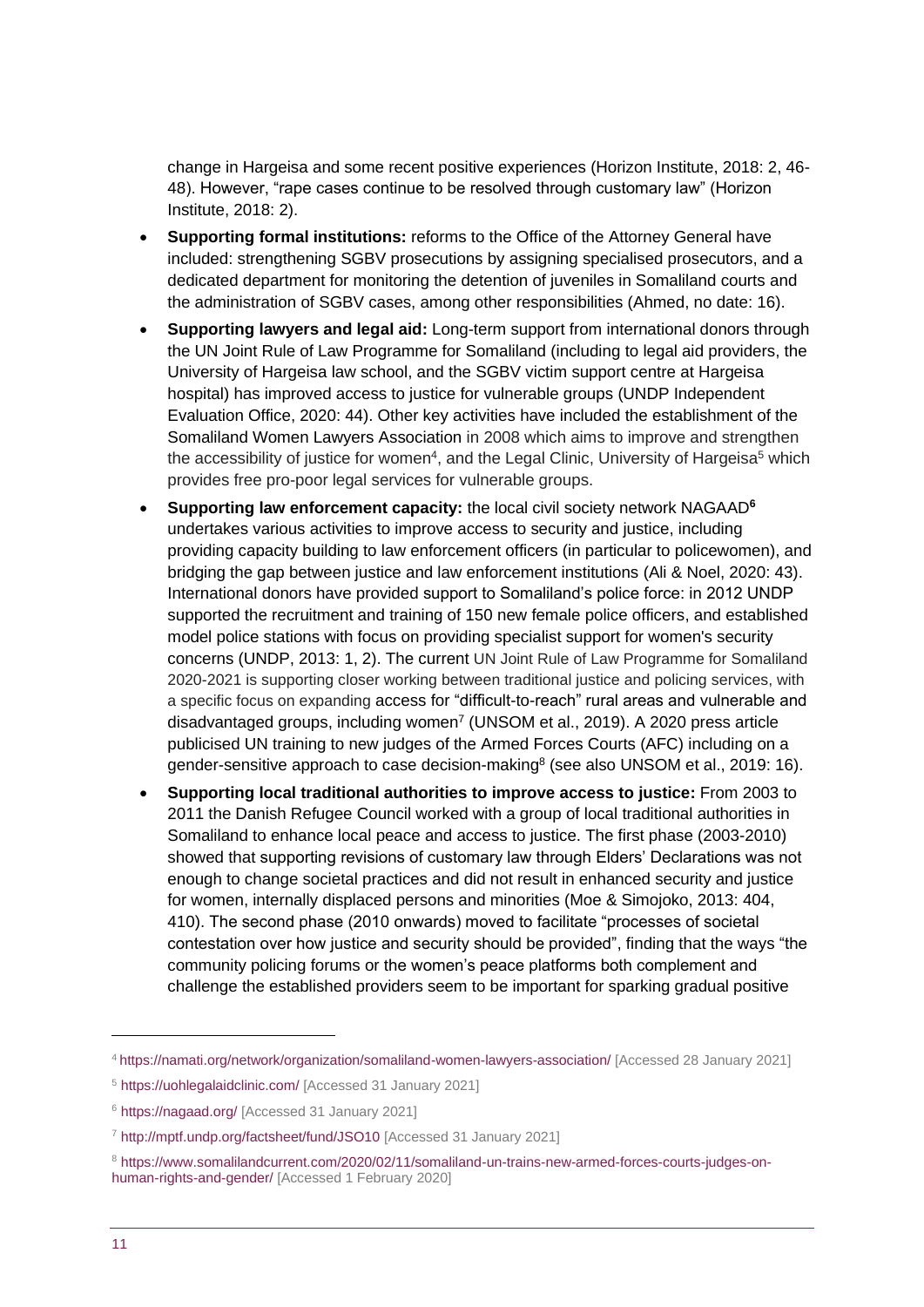change" (Moe & Simojoko, 2013: 408). The 2013 review concluded the initiative had positive effects by helping "to strengthen the role of leading traditional authorities and improve co-operation among them" (Moe & Simojoko, 2013: 409). In particular "more consistent and systematic referral practices between the traditional system and religious system had led to advancements in women's inheritance rights, as cases of inheritance are increasingly handled through the application of Sharia law" (Moe & Simojoko, 2013: 403).

• **Supporting women's empowerment through community support and women's coalition-building:** ActionAid, through the 2009-2011 Access to Justice for Women Programme (funded by UK's Department for International Development (DFID) and the Danish Ministry of Foreign Affairs), provided capacity-building training to paralegal groups, violence against women watch groups and women mediator groups. Group members were provided with financial support to establish small businesses and other livelihoods (ActionAid, 2017: 45-46). Ten women's coalitions were set up (with combined membership of over 2,000 women); three were subsequently formally registered as women's rights advocacy groups. A key achievement was an "average increase from 25% to 60% in the number of women gaining positive verdicts through the formal and informal systems" (ActionAid, 2017: 7). Limitations included the short timeframe in which to address complex challenges, while more attention was needed to changing attitudes and behaviours rather than using tighter policing and punitive measures to deter rights violations against women (ActionAid, 2017: 47). A key recommendation is to "scale up" empowerment from the personal to the local and then the national level, with women's economic empowerment a key factor (ActionAid, 2017: 47).

#### **Challenges and lessons learned**

The 2020 the UNDP independent evaluation of its Somalia country programme found that despite working on rule of law in Somalia (including Somaliland) for many years, **detailed evidence on the impact (rather than activities and outputs) of rule of law interventions was still lacking** (UNDP Independent Evaluation Office, 2020: 45). With a lack of rigorous time-series data "it is impossible to say confidently whether rule of law has improved over this period or whether Somali citizens feel safer or better served" (UNDP Independent Evaluation Office, 2020: 45). UNDP began "to undertake baseline studies in 2017 and in 2018, established a project on SDG 16<sup>9</sup> to collect and analyse data at the outcome level" (UNDP Independent Evaluation Office, 2020: 45).

Taking stock of past lessons learned and various evaluations, UNSOM et al. (2019: 8-9) summarised the importance of (among other points):

- **Prioritising the most marginalised**, especially outside urban areas.
- **Focusing on the quality** of security and justice services (such as from a human rights perspective) as well as increasing supply.

<sup>&</sup>lt;sup>9</sup> Sustainable Development Goal 16: "Promote peaceful and inclusive societies for sustainable development, provide access to justice for all and build effective, accountable and inclusive institutions at all levels". <https://sdgs.un.org/goals/goal16> [Accessed 3 February 2021]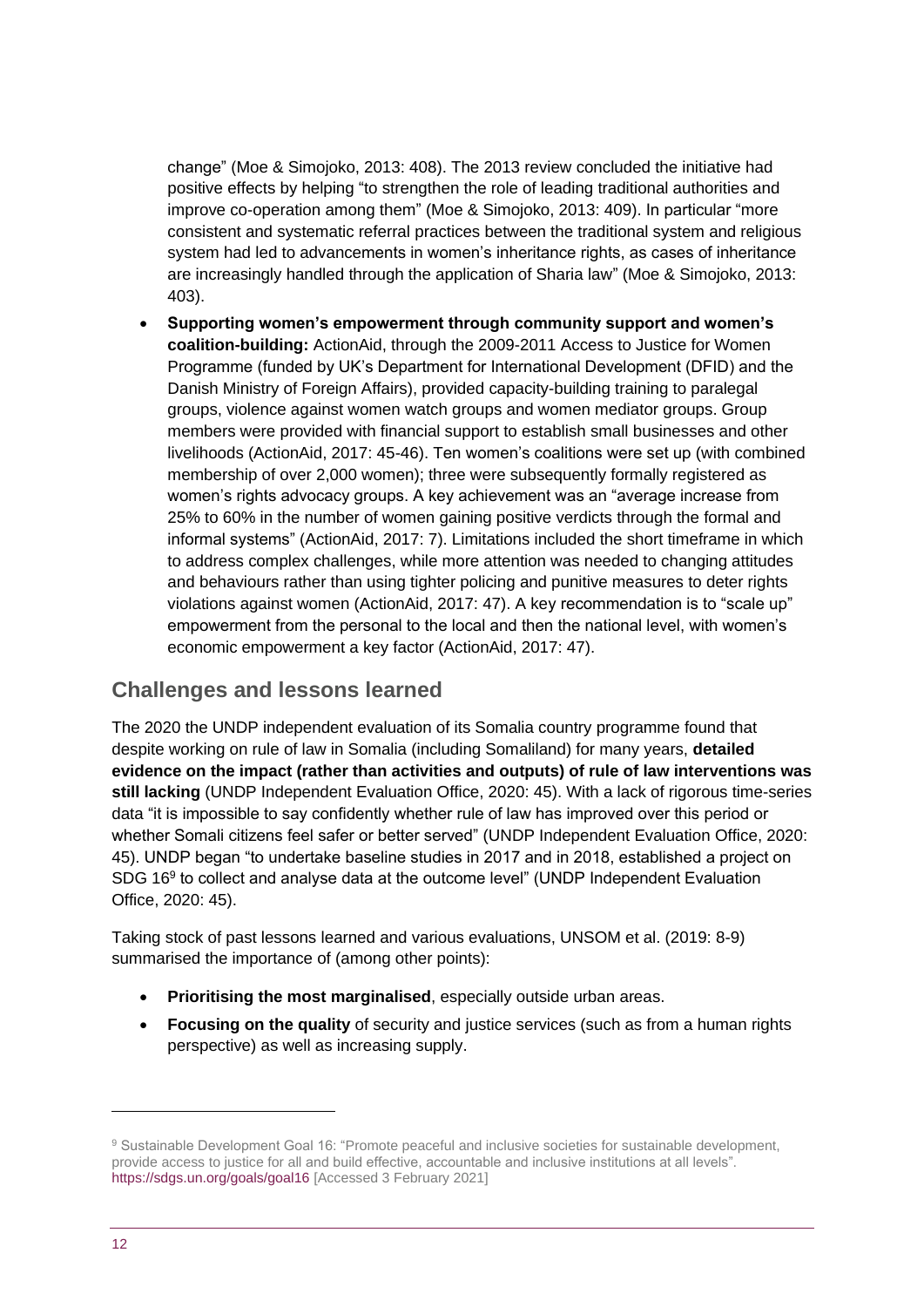- **Supporting a cohesive prioritised strategy** that "treat Justice, Policing, Corrections and Security as interconnected and co-dependent parts of a single system", rather than as previously "too many disparate and unfunded activities".
- **Linking "with non-state actors** who are the main providers of safety, security and iustice".

From a literature review covering Somalia as well as Somaliland, Harper (2019: 3) drew out implications for future access to justice programming:

- "… **progress will often be incremental and non-linear**" as "gender-based discrimination and social exclusion is rooted in culture, deeply entrenched norms and established power hierarchies". Programming needs to have realistic, pragmatic and modest goals.
- "Gains in protection, inclusivity and empowerment need to be approached through a **social cohesion and conflict sensitivity lens**", given that "interventions promoting gender equality, non-discrimination and enhanced participation have the potential to cause harm and result in increased violence or a consolidation of existing hierarchies". Programming needs individual and community level risk assessment tools.
- The notion of informed decision-making on the part of the rights holder is important: "A **key role of paralegals and legal services providers** will be to assist beneficiaries understand the rights and options *against* their broader social, economic and security context".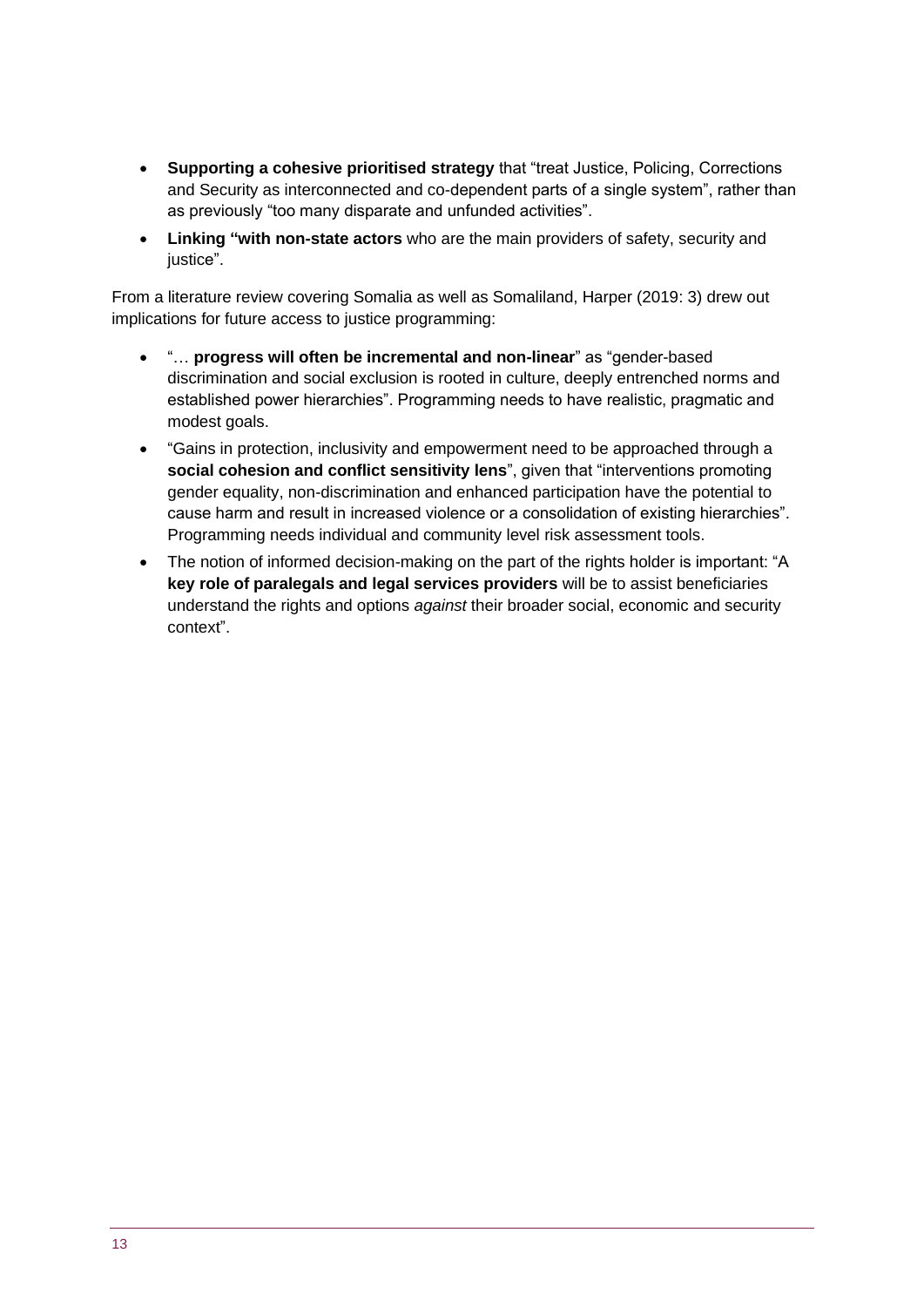# <span id="page-13-0"></span>**6. References**

Abdi Omer, M., & Jibril, A. M. (2017). *Hybrid security governance in Somaliland: final technical report*. [https://idl-bnc-idrc.dspacedirect.org/bitstream/handle/10625/56877/IDL-](https://idl-bnc-idrc.dspacedirect.org/bitstream/handle/10625/56877/IDL-56877.pdf?sequence=2&isAllowed=y)[56877.pdf?sequence=2&isAllowed=y](https://idl-bnc-idrc.dspacedirect.org/bitstream/handle/10625/56877/IDL-56877.pdf?sequence=2&isAllowed=y)

ActionAid. (2017). *Strategies for success. Access to justice for women*. ActionAid. [https://actionaid.nl/wp-content/uploads/2017/10/strategies\\_for\\_success\\_-](https://actionaid.nl/wp-content/uploads/2017/10/strategies_for_success_-_access_to_justice_for_women-2.pdf) [\\_access\\_to\\_justice\\_for\\_women-2.pdf](https://actionaid.nl/wp-content/uploads/2017/10/strategies_for_success_-_access_to_justice_for_women-2.pdf)

Ahmed, A. D., (no date). *The role of the Somaliland Office of the Attorney General in the prosecution of sexual gender based violence cases*. High-quality Research Support (HQRS) Programme. Observatory of Conflict and Violence Prevention (OCVP), Transparency international and the University of Bristol.<http://ocvp.org/HQRS2/Abdikadir%20Ahmed.pdf>

Ahmed, S. M., (2017). 5. Traditional institutions in Somaliland. In Mengisteab, K., & Hagg, G. (Eds.). (2017). *Traditional institutions in contemporary African governance* (Vol. 1). Taylor & Francis.

[https://books.google.co.uk/books?hl=en&lr=&id=eTYlDwAAQBAJ&oi=fnd&pg=PA76&dq=Ahmed,](https://books.google.co.uk/books?hl=en&lr=&id=eTYlDwAAQBAJ&oi=fnd&pg=PA76&dq=Ahmed,+S.M.+(2017).+Traditional+institutions+in+Somaliland&ots=-esqjUURn7&sig=M7ZqFn0NtT719LNTuIYEePWX2DY&redir_esc=y#v=onepage&q&f=false) [+S.M.+\(2017\).+Traditional+institutions+in+Somaliland&ots=](https://books.google.co.uk/books?hl=en&lr=&id=eTYlDwAAQBAJ&oi=fnd&pg=PA76&dq=Ahmed,+S.M.+(2017).+Traditional+institutions+in+Somaliland&ots=-esqjUURn7&sig=M7ZqFn0NtT719LNTuIYEePWX2DY&redir_esc=y#v=onepage&q&f=false) [esqjUURn7&sig=M7ZqFn0NtT719LNTuIYEePWX2DY&redir\\_esc=y#v=onepage&q&f=false](https://books.google.co.uk/books?hl=en&lr=&id=eTYlDwAAQBAJ&oi=fnd&pg=PA76&dq=Ahmed,+S.M.+(2017).+Traditional+institutions+in+Somaliland&ots=-esqjUURn7&sig=M7ZqFn0NtT719LNTuIYEePWX2DY&redir_esc=y#v=onepage&q&f=false)

Ali, A., & Noel, K. K. (2020). Assessing the role of civil society organizations in promoting good governance: Case of Nagaad Network Hargeisa, Somaliland. *American Research Journal of Humanities & Social Science, 03*(02), pp 41-45.

[https://www.researchgate.net/publication/339552757\\_Assessing\\_the\\_Role\\_of\\_Civil\\_Society\\_Org](https://www.researchgate.net/publication/339552757_Assessing_the_Role_of_Civil_Society_Organizations_in_Promoting_Good_Governance_Case_of_Nagaad_Network_Hargeisa_Somaliland) [anizations\\_in\\_Promoting\\_Good\\_Governance\\_Case\\_of\\_Nagaad\\_Network\\_Hargeisa\\_Somaliland](https://www.researchgate.net/publication/339552757_Assessing_the_Role_of_Civil_Society_Organizations_in_Promoting_Good_Governance_Case_of_Nagaad_Network_Hargeisa_Somaliland)

Bendaña, A., & Chopra, T. (2013). Women's rights, state-centric rule of law, and legal pluralism in Somaliland. *Hague Journal on the Rule of Law*, *5*(1), 44-73. [https://doi](https://doi-org.ezproxy.sussex.ac.uk/10.1017/S1876404512001029)[org.ezproxy.sussex.ac.uk/10.1017/S1876404512001029](https://doi-org.ezproxy.sussex.ac.uk/10.1017/S1876404512001029)

Byrskog, U., Hussein, I. H., Yusuf, F. M., Egal, J. A., & Erlandsson, K. (2018). The situation for female survivors of non-partner sexual violence: A focused enquiry of Somali young women's views, knowledge and opinions. *Sexual & reproductive healthcare*, *16*, 39-44. <https://doi.org/10.1016/j.srhc.2018.01.006>

Central Statistics Department, Ministry of Planning & National Development, Somaliland Government. (2020). *The Somaliland Health and Demographic Survey 2020.* [https://somalilandcsd.org/wp-content/uploads/2020/10/SLHDS2020-Report\\_2020\\_signed](https://somalilandcsd.org/wp-content/uploads/2020/10/SLHDS2020-Report_2020_signed-copy.pdf)[copy.pdf](https://somalilandcsd.org/wp-content/uploads/2020/10/SLHDS2020-Report_2020_signed-copy.pdf)

Fanning, E. (2018). *Drought, displacement and livelihoods in Somalia/Somaliland: Time for gender-sensitive and protection-focused approaches*. Oxfam GB for Oxfam International. <https://oxfamilibrary.openrepository.com/handle/10546/620503>

Glawion, T. (2020). *The security arena in Africa: local order-making in the Central African Republic, Somaliland, and South Sudan*. Cambridge University Press. [https://books.google.com/books?hl=en&lr=&id=9mnLDwAAQBAJ&oi=fnd&pg=PR14&dq=somalil](https://books.google.com/books?hl=en&lr=&id=9mnLDwAAQBAJ&oi=fnd&pg=PR14&dq=somaliland+women+military+security&ots=xUv97lL3kN&sig=sAq3tOlFXeRoq2bYmFaSDC9lyqA) [and+women+military+security&ots=xUv97lL3kN&sig=sAq3tOlFXeRoq2bYmFaSDC9lyqA](https://books.google.com/books?hl=en&lr=&id=9mnLDwAAQBAJ&oi=fnd&pg=PR14&dq=somaliland+women+military+security&ots=xUv97lL3kN&sig=sAq3tOlFXeRoq2bYmFaSDC9lyqA)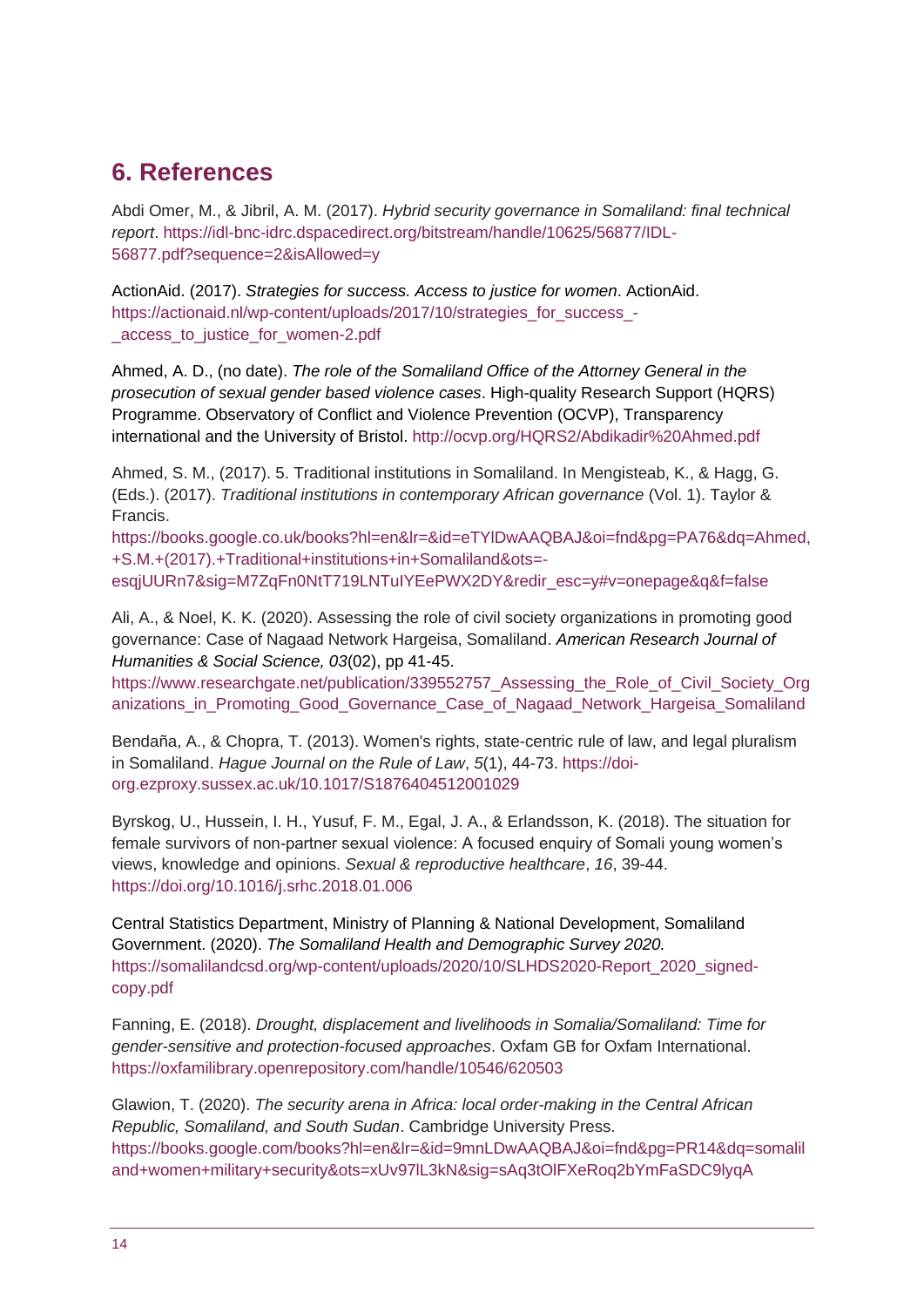Harper, E. (2019). *Gender Equality and Social Inclusion Analysis. Expanding Access to Justice (EAJ) Program in Somalia*. PACT Kenya. [https://www.pactworld.org/library/gender-equality-and](https://www.pactworld.org/library/gender-equality-and-social-inclusion-analysis-expanding-access-justice-program-somalia)[social-inclusion-analysis-expanding-access-justice-program-somalia](https://www.pactworld.org/library/gender-equality-and-social-inclusion-analysis-expanding-access-justice-program-somalia)

Home Office. (2018). *Country Policy and Information Note Somalia: Women fearing genderbased violence.* Version 4.0.<https://www.refworld.org/pdfid/5ae2ecc04.pdf>

Horizon Institute. (2016). *Women and the judiciary in Somaliland*. Horizon Institute. [https://www.thehorizoninstitute.org/usr/documents/publications/document\\_url/16/horizon](https://www.thehorizoninstitute.org/usr/documents/publications/document_url/16/horizon-institute-s-paper-on-women-and-the-judiciary-in-somaliland-.pdf)[institute-s-paper-on-women-and-the-judiciary-in-somaliland-.pdf](https://www.thehorizoninstitute.org/usr/documents/publications/document_url/16/horizon-institute-s-paper-on-women-and-the-judiciary-in-somaliland-.pdf)

Horizon Institute (2018). *Seeking justice for rape in Somaliland. The role and limitations of the criminal justice system*. Horizon Institute.

[https://www.thehorizoninstitute.org/usr/documents/publications/document\\_url/12/international](https://www.thehorizoninstitute.org/usr/documents/publications/document_url/12/international-women-s-day-summary-of-seeking-justice-for-rape-in-somaliland.pdf)[women-s-day-summary-of-seeking-justice-for-rape-in-somaliland.pdf](https://www.thehorizoninstitute.org/usr/documents/publications/document_url/12/international-women-s-day-summary-of-seeking-justice-for-rape-in-somaliland.pdf)

Horizon Institute. (2020a). *Series One. A collective failure. How Somaliland' s criminal justice system harms children and what we can all do about it*. Horizon Institute. [https://www.thehorizoninstitute.org/usr/documents/publications/document\\_url/31/a-collective](https://www.thehorizoninstitute.org/usr/documents/publications/document_url/31/a-collective-failure_-series-one.pdf)[failure\\_-series-one.pdf](https://www.thehorizoninstitute.org/usr/documents/publications/document_url/31/a-collective-failure_-series-one.pdf)

Horizon Institute. (2020b). *Series Two of A collective failure. Imprisoning children before a court decides they are guilty.* Horizon Institute.

[https://www.thehorizoninstitute.org/usr/documents/publications/document\\_url/35/horizon](https://www.thehorizoninstitute.org/usr/documents/publications/document_url/35/horizon-institute-series-two-of-a-collective-failure-imprisoning-children-before-a-court-decides-they-are-guilty-oct-2020.pdf)[institute-series-two-of-a-collective-failure-imprisoning-children-before-a-court-decides-they-are](https://www.thehorizoninstitute.org/usr/documents/publications/document_url/35/horizon-institute-series-two-of-a-collective-failure-imprisoning-children-before-a-court-decides-they-are-guilty-oct-2020.pdf)[guilty-oct-2020.pdf](https://www.thehorizoninstitute.org/usr/documents/publications/document_url/35/horizon-institute-series-two-of-a-collective-failure-imprisoning-children-before-a-court-decides-they-are-guilty-oct-2020.pdf)

Human Rights Watch. (2021). *World Report 2021. Events of 2020.* [https://www.hrw.org/sites/default/files/media\\_2021/01/2021\\_hrw\\_world\\_report.pdf](https://www.hrw.org/sites/default/files/media_2021/01/2021_hrw_world_report.pdf)

Jordan, K. (2017) *Nobody likes women except God: causes and consequences of gender-based violence in Somaliland*. Progressio.

[https://www.progressio.org.uk/sites/progressio.org.uk/files/nobody\\_likes\\_women\\_except\\_god\\_-](https://www.progressio.org.uk/sites/progressio.org.uk/files/nobody_likes_women_except_god_-_causes_and_consequences_of_gbv.pdf) [\\_causes\\_and\\_consequences\\_of\\_gbv.pdf](https://www.progressio.org.uk/sites/progressio.org.uk/files/nobody_likes_women_except_god_-_causes_and_consequences_of_gbv.pdf)

Legal Action Worldwide (LAW). (2015). *Harmonization of the legal systems resolving land disputes in Somaliland and Puntland. Report and recommendations*. Commissioned by UN-Habitat through the UN Joint Programme on Local Governance and Decentralized Service Delivery.

[https://reliefweb.int/sites/reliefweb.int/files/resources/Harmonization%20Of%20The%20Legal%20](https://reliefweb.int/sites/reliefweb.int/files/resources/Harmonization%20Of%20The%20Legal%20Systems%20Resolving%20Land%20Disputes%20In%20Somaliland%20And%20Puntland1.pdf) [Systems%20Resolving%20Land%20Disputes%20In%20Somaliland%20And%20Puntland1.pdf](https://reliefweb.int/sites/reliefweb.int/files/resources/Harmonization%20Of%20The%20Legal%20Systems%20Resolving%20Land%20Disputes%20In%20Somaliland%20And%20Puntland1.pdf)

Moe, L. W., & Simojoki, M. V. (2013). Custom, contestation and co-operation: peace and justice promotion in Somaliland. *Conflict, Security & Development*, *13*(4), 393-416. <https://doi.org/10.1080/14678802.2013.834115>

NAGAAD (2019). *Somaliland gender gap assessment*. NAGAAD Network. [https://cng](https://cng-cdn.oxfam.org/heca.oxfam.org/s3fs-public/file_attachments/NAGAAD%20Somaliland%20Gender%20Gap%20Assessment%20FINAL.pdf)[cdn.oxfam.org/heca.oxfam.org/s3fs-](https://cng-cdn.oxfam.org/heca.oxfam.org/s3fs-public/file_attachments/NAGAAD%20Somaliland%20Gender%20Gap%20Assessment%20FINAL.pdf)

[public/file\\_attachments/NAGAAD%20Somaliland%20Gender%20Gap%20Assessment%20FINA](https://cng-cdn.oxfam.org/heca.oxfam.org/s3fs-public/file_attachments/NAGAAD%20Somaliland%20Gender%20Gap%20Assessment%20FINAL.pdf) [L.pdf](https://cng-cdn.oxfam.org/heca.oxfam.org/s3fs-public/file_attachments/NAGAAD%20Somaliland%20Gender%20Gap%20Assessment%20FINAL.pdf)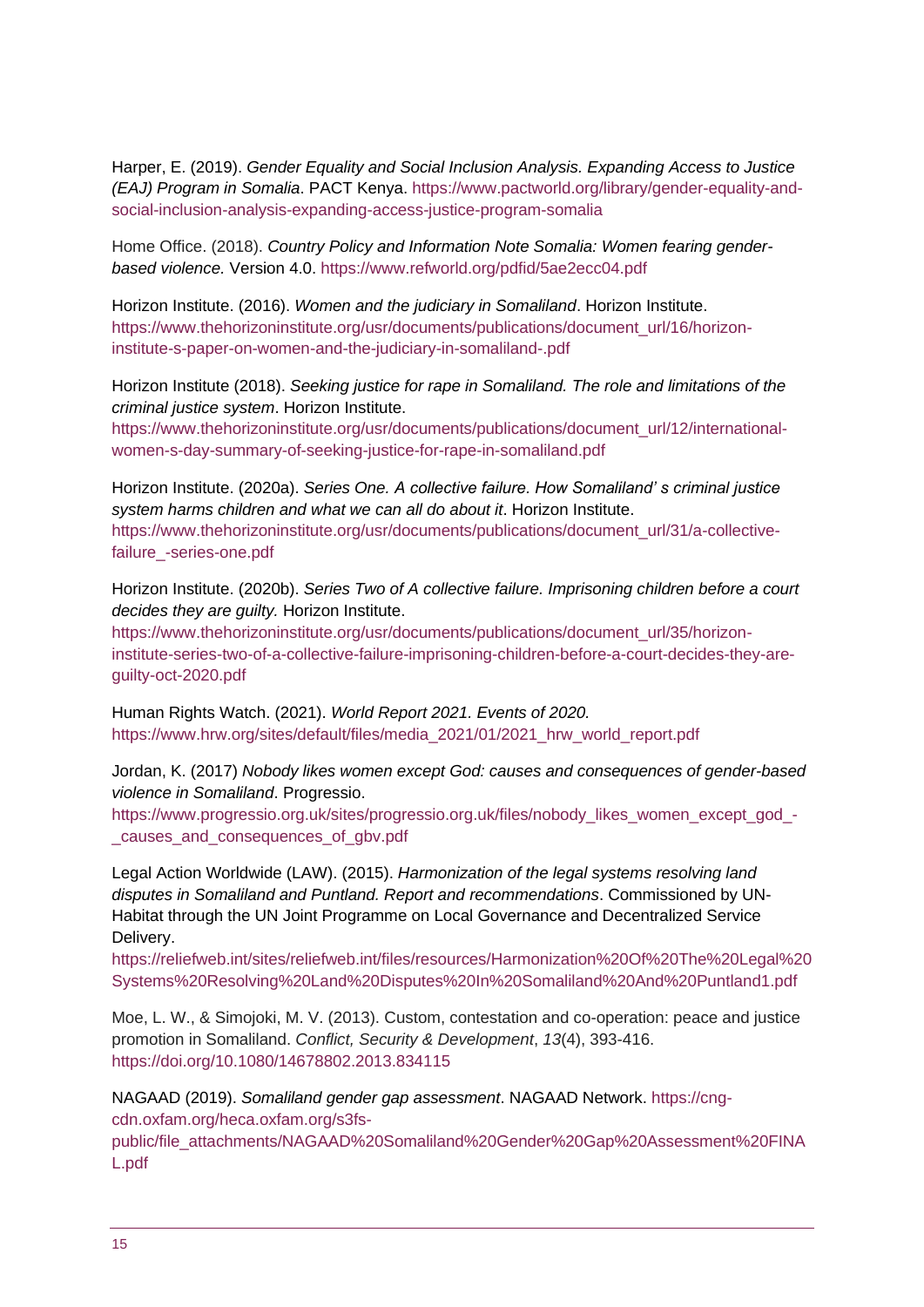Oxfam (2019). *Eastern Somaliland Gender & Protection Briefing Note*. [https://cng](https://cng-cdn.oxfam.org/heca.oxfam.org/s3fs-public/file_attachments/Gender%20and%20Protection%20Briefing%20Note.pdf)[cdn.oxfam.org/heca.oxfam.org/s3fs](https://cng-cdn.oxfam.org/heca.oxfam.org/s3fs-public/file_attachments/Gender%20and%20Protection%20Briefing%20Note.pdf)[public/file\\_attachments/Gender%20and%20Protection%20Briefing%20Note.pdf](https://cng-cdn.oxfam.org/heca.oxfam.org/s3fs-public/file_attachments/Gender%20and%20Protection%20Briefing%20Note.pdf)

Rayale, S., Pomfret, E., & Wright, D. (2015). *Somali Solutions: Creating conditions for a genderjust peace*. Oxfam GB for Oxfam International. [https://oi-files-d8-prod.s3.eu-west-](https://oi-files-d8-prod.s3.eu-west-2.amazonaws.com/s3fs-public/file_attachments/rr-somali-solutions-gender-justice-040815-en.pdf)[2.amazonaws.com/s3fs-public/file\\_attachments/rr-somali-solutions-gender-justice-040815-en.pdf](https://oi-files-d8-prod.s3.eu-west-2.amazonaws.com/s3fs-public/file_attachments/rr-somali-solutions-gender-justice-040815-en.pdf)

Richards, R. (2020). Fragility within stability: the state, the clan and political resilience in Somaliland. *Third World Quarterly, 41*(6), 1067-1083 <https://doi.org/10.1080/01436597.2020.1730693>

Saferworld, & Somaliland Non-State Actors Forum (SONSAF). (2018). *Building a peaceful, just and inclusive Somaliland: SDG16+ priorities for action.* Saferworld. [https://www.saferworld.org.uk/resources/publications/1173-building-a-peaceful-just-and](https://www.saferworld.org.uk/resources/publications/1173-building-a-peaceful-just-and-inclusive-somaliland-sdg16-priorities-for-actioon)[inclusive-somaliland-sdg16-priorities-for-actioon](https://www.saferworld.org.uk/resources/publications/1173-building-a-peaceful-just-and-inclusive-somaliland-sdg16-priorities-for-actioon)

SIHA Network (2015). *The other war. Gang rape in Somaliland*. A report by the Strategic Initiative for Women in the Horn of Africa – SIHA Network.

SIHA Network. (2018). *Women do not belong under the acacia tree. The conditions experienced by women street vendors in Somaliland*. A report by the Strategic Initiative for Women in the Horn of Africa – SIHA Network. [https://sihanet.org/wp-content/uploads/2019/09/women-do-not](https://sihanet.org/wp-content/uploads/2019/09/women-do-not-belong-under-acacia-trees.pdf)[belong-under-acacia-trees.pdf](https://sihanet.org/wp-content/uploads/2019/09/women-do-not-belong-under-acacia-trees.pdf)

SIHA Network. (2020). *A reflection on the gender equality agenda in Somaliland. A Policy Paper by the Strategic Initiative for Women in the Horn of Africa (SIHA Network).* [https://issuu.com/halayassin/docs/somaliland\\_position\\_paper\\_designed\\_final\\_for\\_print](https://issuu.com/halayassin/docs/somaliland_position_paper_designed_final_for_print)

UN. (2020). *Situation of human rights in Somalia. Report of the Independent Expert on the situation of human rights in Somalia*. United Nations. [https://reliefweb.int/sites/reliefweb.int/files/resources/A\\_HRC\\_45\\_52\\_E.pdf](https://reliefweb.int/sites/reliefweb.int/files/resources/A_HRC_45_52_E.pdf) 

UN Assistance Mission in Somalia (UNSOM), UNDP, UN Office on Drugs and Crime (UNODC), & UN Women. (2019). *UN Joint Rule of Law Programme for Somaliland*. Programme Document. <http://mptf.undp.org/document/download/24996>

UN Development Programme (UNDP). (2013). *United Nations Development Programme in South Central Somalia, Puntland and Somaliland. Building effective policing.*  <http://www.undp.org/content/dam/somalia/docs/FactsSheet/Building%20effective%20policing.pdf>

UNDP Independent Evaluation Office. (2020). *Independent country programme evaluation: Somalia.* UNDP.<https://erc.undp.org/evaluation/evaluations/detail/12286>

UNDP, UN Entity for Gender Equality & the Empowerment of Women (UN Women), United Nations Population Fund (UNFPA) & UN Economic and Social Commission for West Asia (ESCWA). (2018). *Somalia. Gender justice and the law*. UNDP.

<https://www.unescwa.org/sites/www.unescwa.org/files/events/files/somalia-adjusted.pdf>